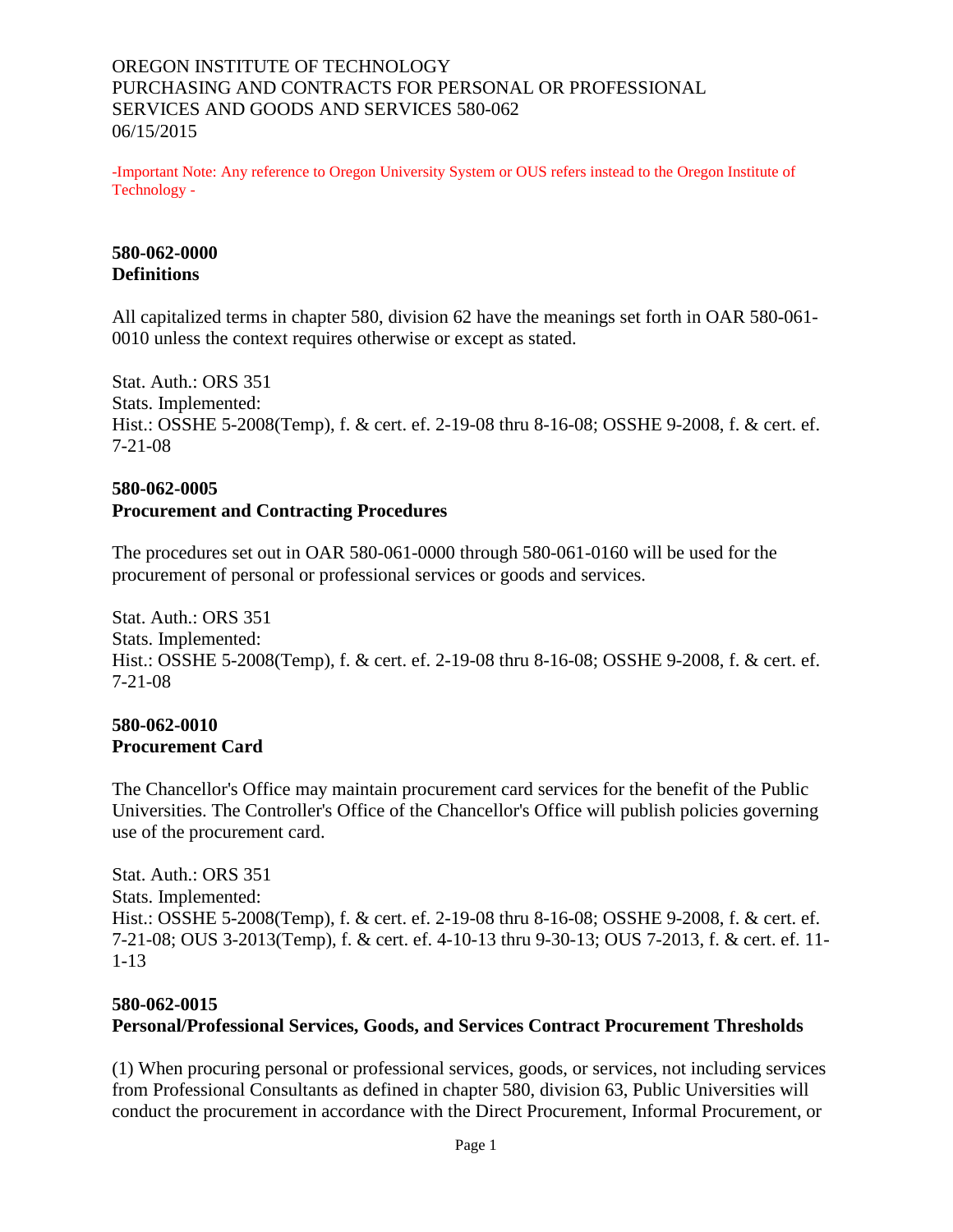Formal Procurement method, unless another method is applicable, based on the anticipated contract price, including consultant fees, reimbursable expenses, and all amendments contemplated by the parties. Multiple Contracts, purchase orders, or purchasing requisitions will not be issued separately with the intent to circumvent these rules. Public Universities may establish lower procurement thresholds for specific procurements or as a Public University policy or procedure.

(a) \$25,000 or less — Direct Procurement or other method of procurement that the Public University deems beneficial to the procurement.

(b) \$25,000.01 to \$150,000 — Informal Procurement, Formal Procurement, or other method of procurement, except the Direct Procurement method, that the Public University deems beneficial to the procurement.

(c) Greater than \$150,000 — Formal Procurement or other method of procurement, except the Direct Procurement or Informal Procurement methods, that the Public University deems beneficial to the procurement.

(2) Notwithstanding subsection (1), if the source of the funding for the procurement requires a different procurement method, the Public University may comply with the procurement method required by the funding source.

Stat. Auth.: ORS 351 Stats. Implemented: Hist.: OSSHE 5-2008(Temp), f. & cert. ef. 2-19-08 thru 8-16-08; OSSHE 9-2008, f. & cert. ef. 7-21-08; OUS 3-2013(Temp), f. & cert. ef. 4-10-13 thru 9-30-13; OUS 7-2013, f. & cert. ef. 11- 1-13

# **580-062-0020 Methods of Procurement**

Public Universities will use the following methods of procurement when procuring personal or professional services or goods and services.

(1) Direct Procurement. A process where the Public University negotiates directly with a single Entity to provide personal or professional services or goods and services.

(2) Informal Procurement. A Competitive Process where the Public University posts an advertisement of the opportunity on the OUS procurement website for a reasonable time necessary to obtain at least three (3) Solicitation Responses. The Public University may also directly contact prospective Offerors. If the notice has been posted for a reasonable time period and fewer than three Solicitation Responses have been submitted, the Public University may enter into a Contract with a Responsible Offeror based on the Specifications contained in the Solicitation Document.

(3) Formal Procurement. A Competitive Process where the Public University:

(a) Creates a Solicitation Document that contains the procurement procedures and necessary Specifications.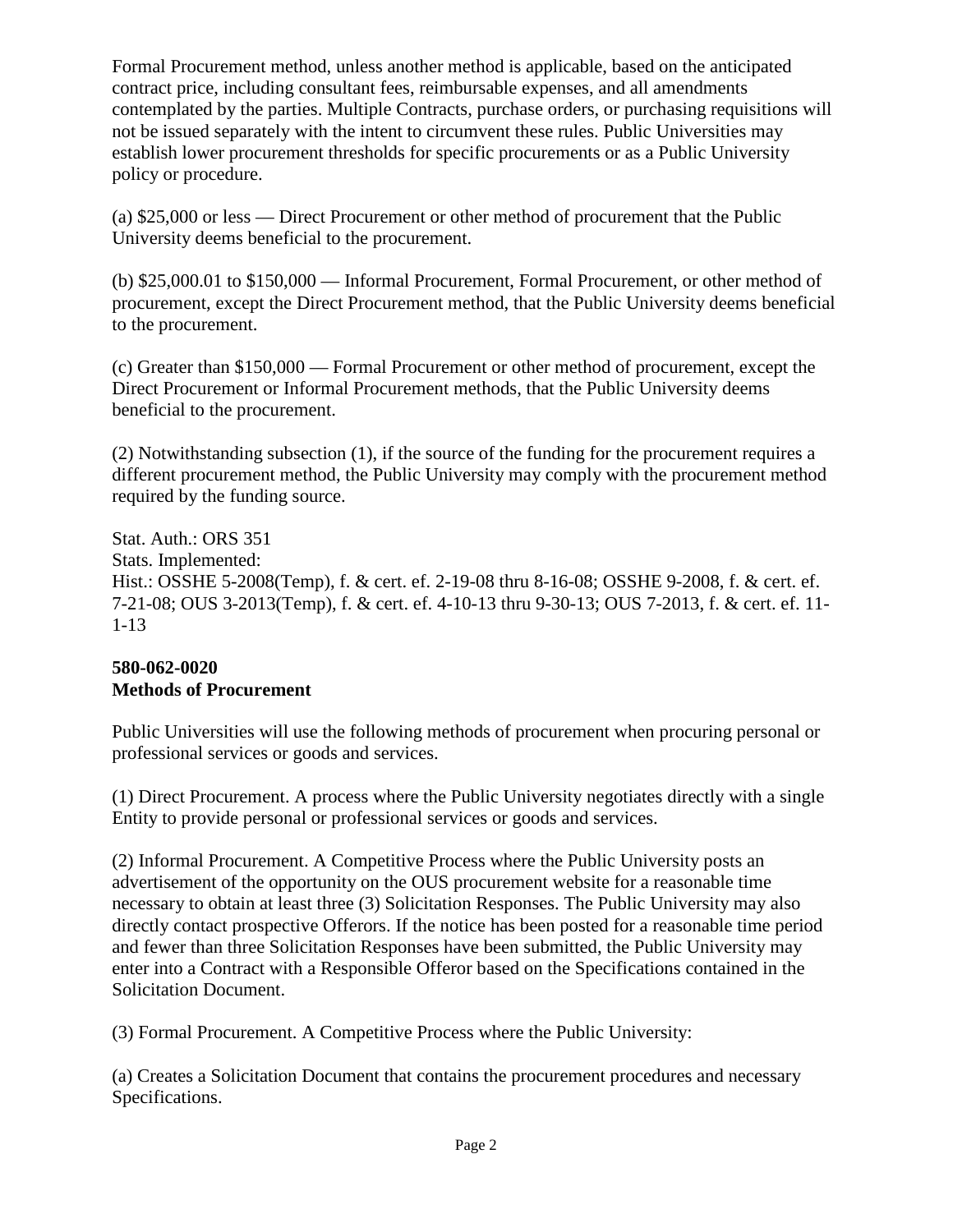(b) Publishes a notice of the procurement on the OUS procurement website and, at the discretion of the Public University, in a trade periodical, newspaper of general circulation, or other historically underrepresented business-targeted periodicals, Public University website, or other medium for advertising. The notice must specify when and where the Solicitation Document may be obtained and the Closing Date/Time. The notice must be published for a duration reasonable under the circumstances for the procurement.

(c) Conducts the procurement in accordance with chapter 580, division 61, section 0000 through 0160.

(4) Emergency Procurement. The Chancellor, Vice Chancellor of Finance and Administration, President, or Vice President of Finance and Administration, or designee may declare an Emergency when such a declaration is deemed appropriate. The reasons for the declaration will be documented and will include justifications for the procedure used to select the Entity for a Contract within the scope of the Emergency declaration. After the President, Chancellor, or designee has declared an Emergency, the Public University may negotiate a Contract with any qualified Entity for services included in the scope of the Emergency. The Public University will maintain appropriate records of negotiations carried out as part of the contracting process.

(5) Retainer. Public Universities may conduct a Formal Procurement to enter into Retainer Contracts with multiple Entities to provide personal or professional services or goods and services at contracted rates of compensation or based on pre-qualifications.

(6) Alternative Processes. Notwithstanding the foregoing procedures, the Public University Contract Officer may authorize alternative procurement methods that provide a Competitive Process to two or more Entities to contract with the Public University and meet the following objectives:

(a) Responds to innovative business and market methods; or

(b) Contributes to Public University productivity improvement and process redesign; or

(c) Results in comprehensive cost-effectiveness and productivity for the Public University.

(7) Exempt. Public Universities need not follow, regardless of value, a Competitive Process when seeking or acquiring or paying for the following goods and services:

(a) Educational services.

(b) Advertising and media services, excluding consulting services.

(c) Price-regulated goods and services, including utilities, where the rate or price for the goods or services being purchased is established by federal, state, or local regulatory authority.

(d) Goods or services under federal contracts. When the price of goods and services has been established by a contract with an agency of the federal government pursuant to a federal contract award, Public Universities may purchase the goods and services in accordance with the federal contract. In addition, Public Universities may purchase specific equipment that is only available from one source or use specific Entities that are expressly required under the terms of the contract.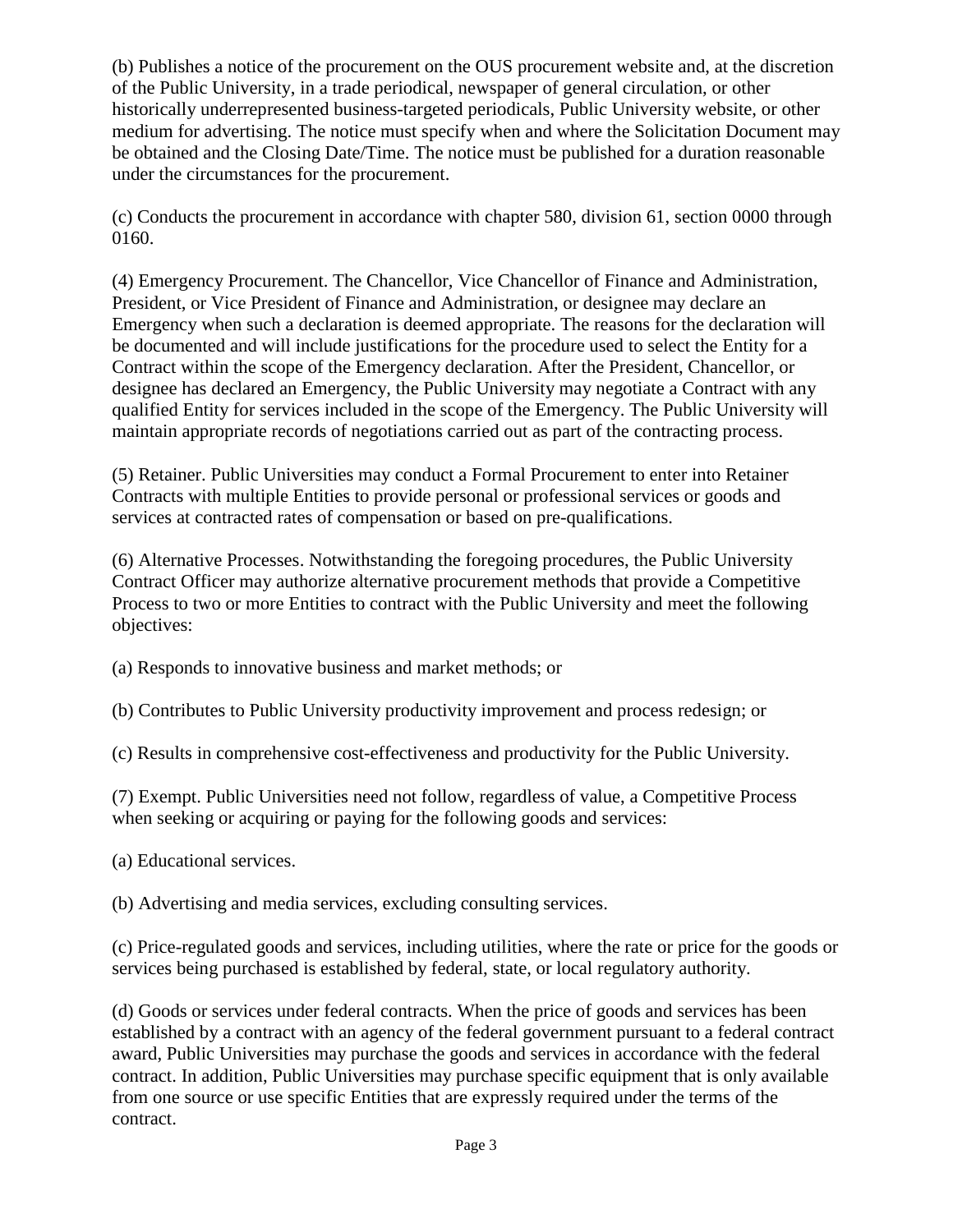(e) Copyrighted materials. Copyrighted materials covered by this exemption may include, but are not limited to, textbooks, workbooks, curriculum kits, reference materials, software, periodicals, library books, library materials, and audio, visual, and electronic media.

(f) Investment contracts and retirement plan services, excluding consulting services.

- (g) Food and food-related products.
- (h) Maintenance services directly from the contractor providing the goods.
- (i) Used personal property.
- (j) Goods purchased for resale to outside entities.
- (k) Goods or services related to intercollegiate athletic programs.
- (L) Cadavers or cadaveric organs.
- (m) Hotel sites for large conferences and workshops.
- (n) Dues, registrations, and membership fees.

(o) Gasoline, diesel fuel, heating oil, lubricants, natural gas, electricity, and similar commodities and products and the transportation thereof.

(p) Supplies, maintenance, and services for ocean-going vessels when they are in other than home port.

- (q) Repair and overhaul of goods or equipment.
- (r) Goods or services purchased in foreign countries.

(s) Insurance and insurance-related contracts, not including consulting or brokerage contracts.

(t) Grants, including Grant applications and proposals.

(u) Contracts for legal services, including professional or expert witnesses or consultants to provide services or testimony relating to existing or potential litigation or legal matters in which a Public University is or may become interested.

(v) Contracts entered into, issued, or established in connection with:

(A) The incurring of debt by a Public University, including but not limited to the issuance of bonds, certificates of participation, and other debt repayment obligations, and any associated Contracts, regardless of whether the obligations that the Contracts establish are general, special, or limited;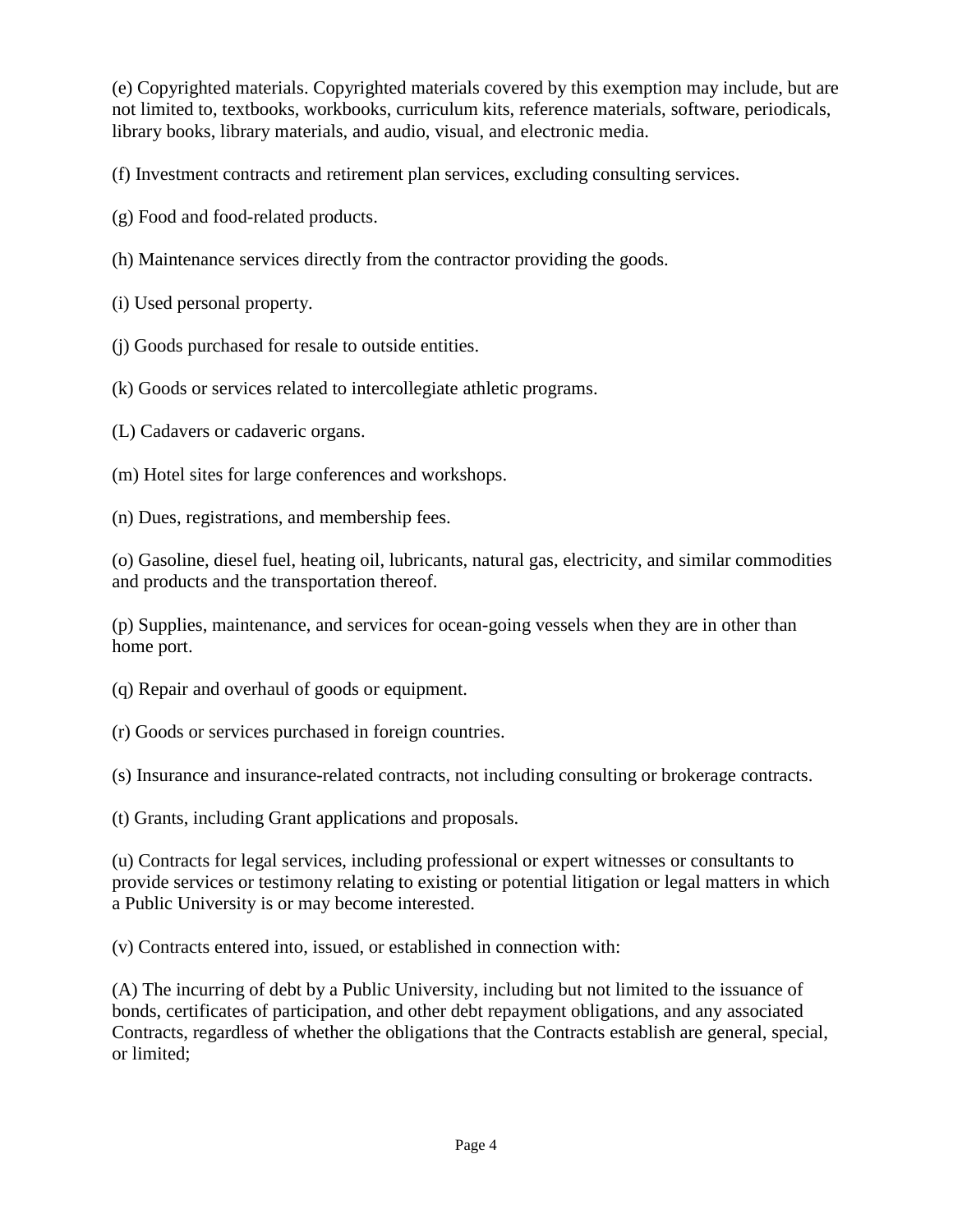(B) The making of program loans and similar extensions or advances of funds, aid, or assistance by a Public University to a public or private body for the purpose of carrying out, promoting, or sustaining activities or programs authorized by law; or

(C) The investment of funds by a Public University as authorized by law and other financial transactions of a Public University that by their character cannot practically be established under the Competitive Process.

(D) Grant-funded projects where professional or personal service providers are named in Grant or identified in the Grant budget, unless Public University determines it is in its best interest to require a Competitive Process.

(w) Contracts for employee benefit plans as authorized by law.

(x) Services provided by those in the medical community including, but not limited to, doctors, physicians, psychologists, nurses, veterinarians, and those with specific license to administer treatments for the health and well-being of people or animals.

(y) Artists, performers, photographers, graphic designers, website design, and speakers.

(z) Sponsorship agreements for Public University events or facilities.

(8) Sole Source. A process where the President, the Chancellor or designee has made a Written determination that due to special needs or qualifications, only a Single Seller is reasonably available to provide such personal or professional services or goods or services. Sole source procurement will be avoided except when no reasonably available alternative source exists.

(a) Each Public University will provide public notice of its determination that the person or professional services or goods or services are only available from a Single Seller. Public notice may be provided on the OUS procurement website. The public notice will describe the personal or professional services or goods or services to be acquired from the Single Seller, identify the prospective Contractor, and include the date, time and place that protests are due. The Public University shall give Entities at least seven (7) Days from the date of notice publication to protest the sole source determination.

(b) An Entity may protest the Public University's determination that the personal or professional services or goods or services are available from a Single Seller in accordance with OAR 580- 061-0145.

(c) On an annual basis, Presidents, or their designees will submit a report to the Board summarizing approved sole source procurements for the Public University for the prior fiscal year. The report will be made available for public inspection.

(9) Special Entity.

(a) Public Universities may purchase goods or services, without using a Competitive Process, if purchasing from a federal, state, local governmental agency, public corporation (including, but not limited to, OHSU), or a state Qualified Rehabilitation Facility certified by the Oregon Department of Human Services or the Oregon State Procurement Office.